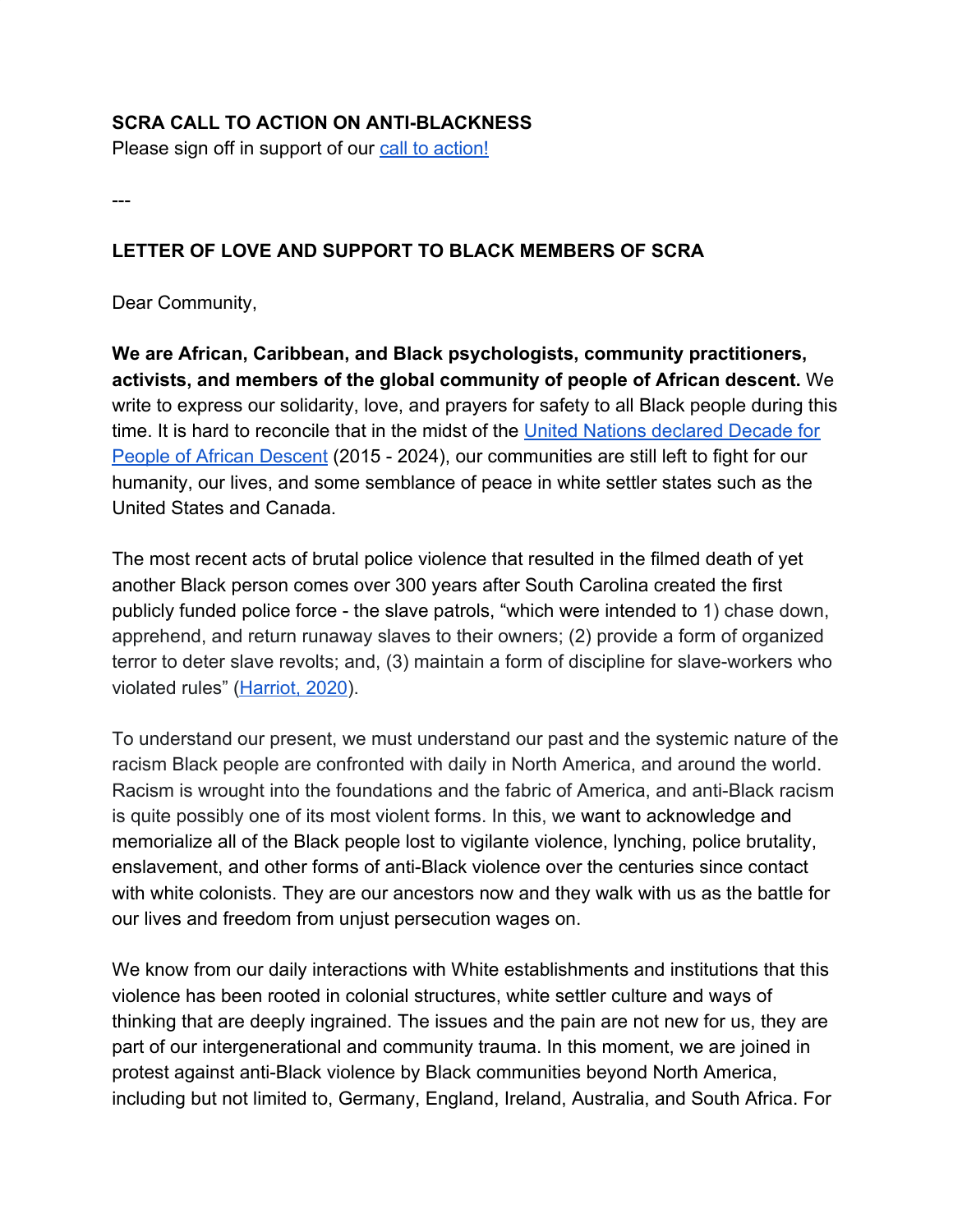that is the power of our movement. It is global in scale, both historically and contemporarily.

To everyone feeling stress, anger, sadness, and grief, we share your feelings and pain. The rage over the disrespect, devaluation, and disregard for Black life is valid, legitimate, understandable, human, and justified. There is no "right" way to protest a system that loots our communities and our lives every day ([Noah, 2020](https://www.facebook.com/TrevorNoah/?__tn__=kCH-R&eid=ARBJKkbxhCLlo0iJfuh7JJesry5-wurWUChcbjZSt4UBdckmEPQ1aCTlRoQkhI3oLAHfn4PUlDfRC12o&hc_ref=ARStUjdBjbh0-qGMBER1SHMwjP3UZMF3N5khqddgsEKV0rTOJo6q7FT-YE7JM36TMBQ&fref=nf&__xts__[0]=68.ARDzjl4LhCS0bpQxbzYSyreuBU6uu_mYsL9TQxfYbI56njnr3EfPJ3Vw2CB9Jx1ghIDRDQkxt5jSMlumTwyilqbbrQQQ5rUaxkKE6qhvQR0SVXLFmx0FfVh8LHC3wsavSIe41d-37nC7cW2VdiQU2s892di-XiDfX4oqwlzjPG1kKRYRELDVb6pF49nPgn6ZL2NvVsXX3GcnK9-cD2p0KGXr9t4qUr5VfZEwnutw780UOaoCLOWni_pVvrrdvOZJ0un6pKQbD6NJIeFtgSp4rIaOue5PAicXQLCAaxDYbUshsMKbdpfMsR5mmvx0ZqGOm55bqermYfNSkGcw5eE-1gs6qB0)). Our collective mourning and our collective rage are revolutionary acts, as they make us truly and unapologetically human.

While the inability to mourn and grieve communally due to COVID-19 lockdown and social distancing measures make this time exceptionally challenging. Know that our thoughts are with you.

May the Creator and the ancestors guide you and keep you in these times.

In solidarity.

---

# **We, a group of non-Black people of colour and White people in SCRA,**

acknowledge the grief, pain and emotional heaviness of heart and suffering that our Black communities are experiencing. We will not place the burden of responsibility on our Black peers to educate us, to call us in, or to hold our hand in the undoing of racial violence, racism and anti-Blackness that is rooted in colonialism and the coloniality power that continues to other and dehumanize people. Therefore, we focus the remainder of this letter on shifting the emotional and actual labor of this work to non-Black people within SCRA and Community Psychology. Non-Black members of SCRA must step up to fight white supremacy and anti-Blackness within our organization. There is no other option. Below we have outlined a number of ways we can begin working on our ingrained white supremacist logic within ourselves and our organization.

*\*NOTE\* the language we are using around black and non-black people (including non-black people of colour and white people) may not translate to or feel representative of contexts and communities around the globe, that said anti-blackness is global and we are fighting to address it in all of its manifestations.*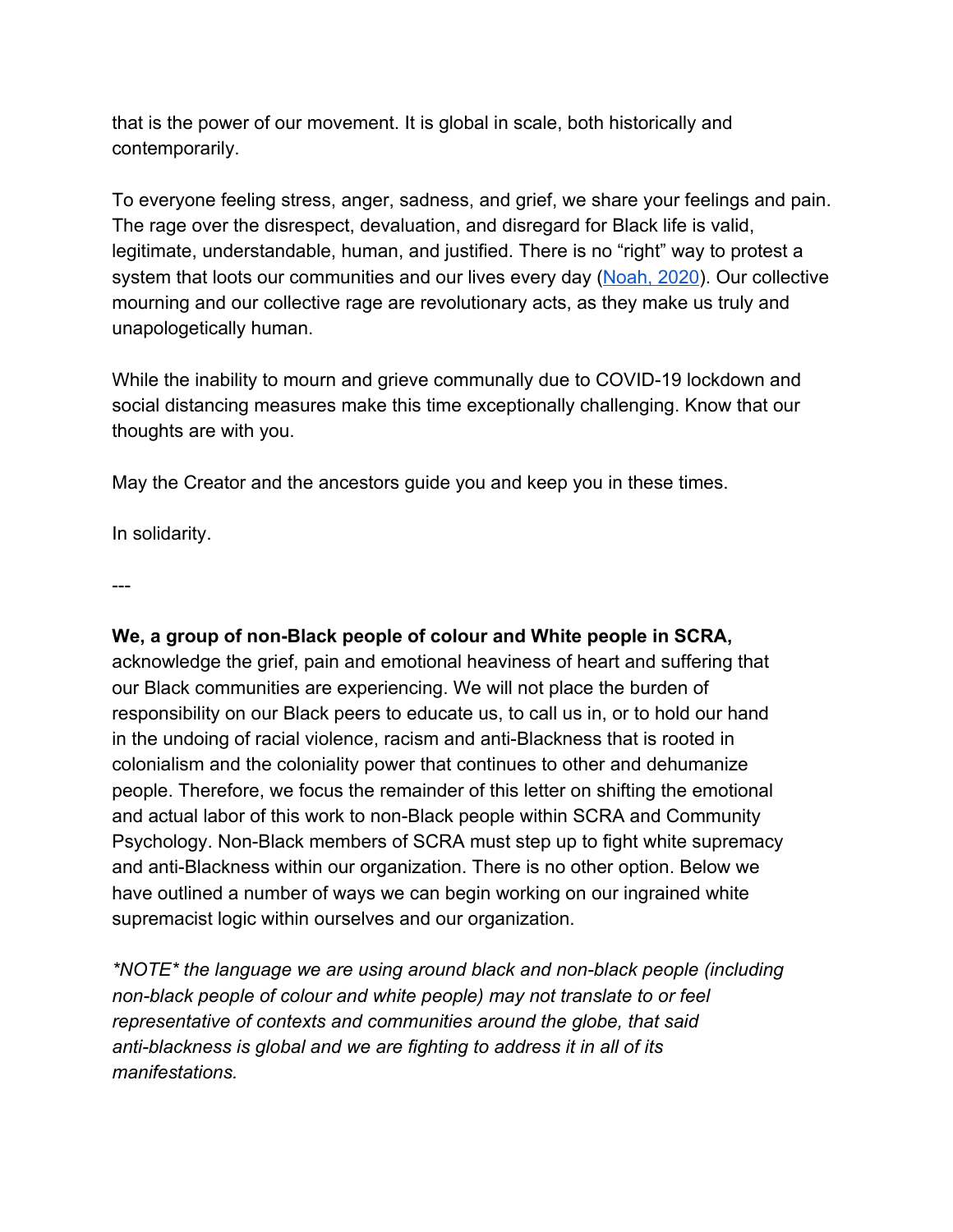### **LETTER OF ACTION TO NON-BLACK PEOPLE OF COLOUR IN SCRA**

**We are a group of non-Black POC who are members of SCRA**. We know that in our hearts, we are passionately dedicated to working with the aims to empower communities and the people that we love. Racism is not new to us. Many of us have faced the brutality at the hands of the police. Many of our children have been separated from their families and dehumanized in cages. Many of us have been brutalized by border patrols and ICE officers. We know we have shared trauma, generational trauma. We know that many of the countries that we have come from have been ensued and incited with the violence caused by the hands of U.S. imperialism. We know racism. We know white supremacy. We understand that white people have taken our lands and looted our resources in the name of colonization. **Yet, this does not mean we do not share the responsibility of perpetuating white supremacy. We are not absolved from the horrors of anti-Blackness. As much as we should acknowledge our pain, we also must acknowledge how we continue to cause pain to our Black siblings.** As non-Black POC, many of whom are white-passing, we commit ourselves to doing the work of interrogating whiteness, colorism, and the pigmentocracy in our communities of color

# **LETTER OF ACTION TO WHITE PEOPLE IN SCRA**

**We are white community psychologists, community practitioners, activists, and allies in the racial justice movement.** We are writing this letter based on our witness of anti-Blackness, and from experiences shared from our Black colleagues in SCRA about their own experiences of anti-Blackness. It serves as an alibi for anti-Blackness. White silence is both an act of compliance and violence in the face of the every day, ongoing, and intergenerational trauma experienced by Black communities. It is upon the builders of this racial system (white people) to dismantle the system of racial violence. We will not be silent and we will work actively, intentionally, and in solidarity with our black colleagues to acknowledge, educate ourselves and other white people, and dismantle the anti-Blackness in Community Psychology and SCRA. Community Psychology is in a state of emergency, we are becoming in the words of Dr. Martin Luther King in his 1968 speech to the American Psychological Association, a discipline that is "maladjusted" to the witnessing of recurring racial violence and the institutional apathy in acknowledging its impact on communities of color, especially Black communities. If we do not attend to this state of emergency we will watch the disappearing of future generations of Black scholars in a field that has not made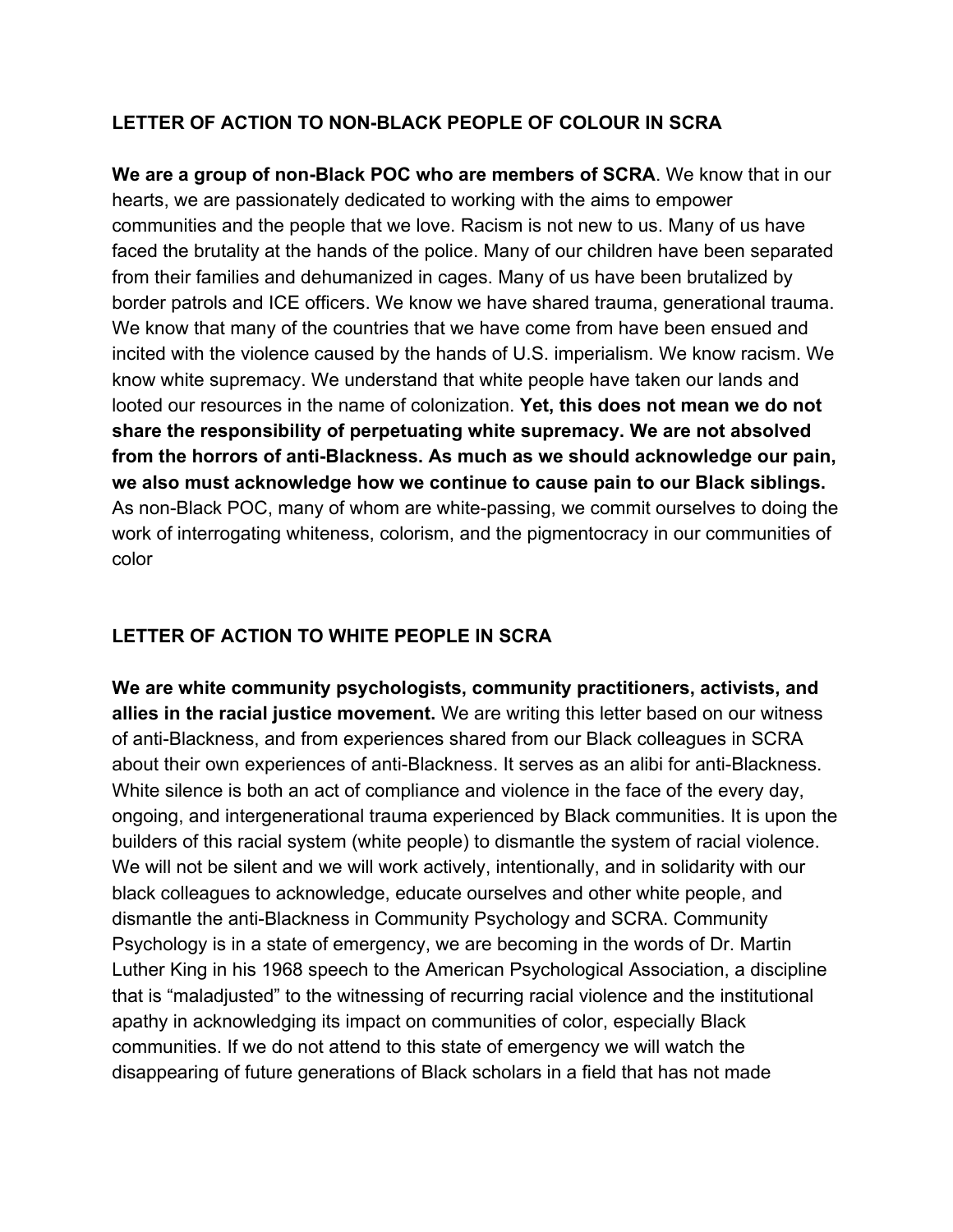institutional, scholarly, and intentional space for these voices, experiences, knowledge and realities.

White supremacy plays out in the ways that we continue to do an appalling job of attracting and retaining Black students, scholars, and practitioners in Community Psychology programs and SCRA, while over-researching Black communities. We cannot continue to exist as a field if this is how we operate. In this way, we continue to maintain systems of anti-Black racism that deter and push out Black scholars from training in, and identifying with the field of Community Psychology. White Community Psychologists have a role to play in the labour required to dismantle anti-Blackness to make SCRA an anti-racist organization and Community Psychology an anti-racist field.

# **THEREFORE, AS NON-BLACK POC AND WHITE PEOPLE IN SCRA, WE PLEDGE TO:**

- *1. Acknowledge that we perpetuate white supremacy when we do not interrogate and actively work to challenge whiteness and our proximity to racial privilege.*
- *2. Hold our own accountable when we observe anti-Blackness within our circles.* We must be outspoken and condemn these toxic behaviors. **To be complacent in this means you are complacent in anti-Blackness and a co-conspirator for white supremacy.**
- 3. *Teach our brown and white colleagues about what it means to fight anti-Blackness in our organization.* Black people cannot be the only ones who speak out at the risk of jeopardizing their careers and financial wellbeing. We also must take that risk.
- 4. *Create and re-orient opportunities and financial resources for Black people to advance within the field and in their community work.* We will do all that we can to ensure that our Black members have financial support. It's not enough to say that we support our Black colleagues and that we care about diversity. They must feel supported. They must feel empowered and we must do everything we can to move forward in Black liberation.

Above all, we shouldn't expect our Black siblings to do all the labor of racial justice. We must also do our part. We must center Black voices and ensure that they are heard and supported at every level of our professional, political, and personal lives. Being anti-racist must be action and not vague words of support.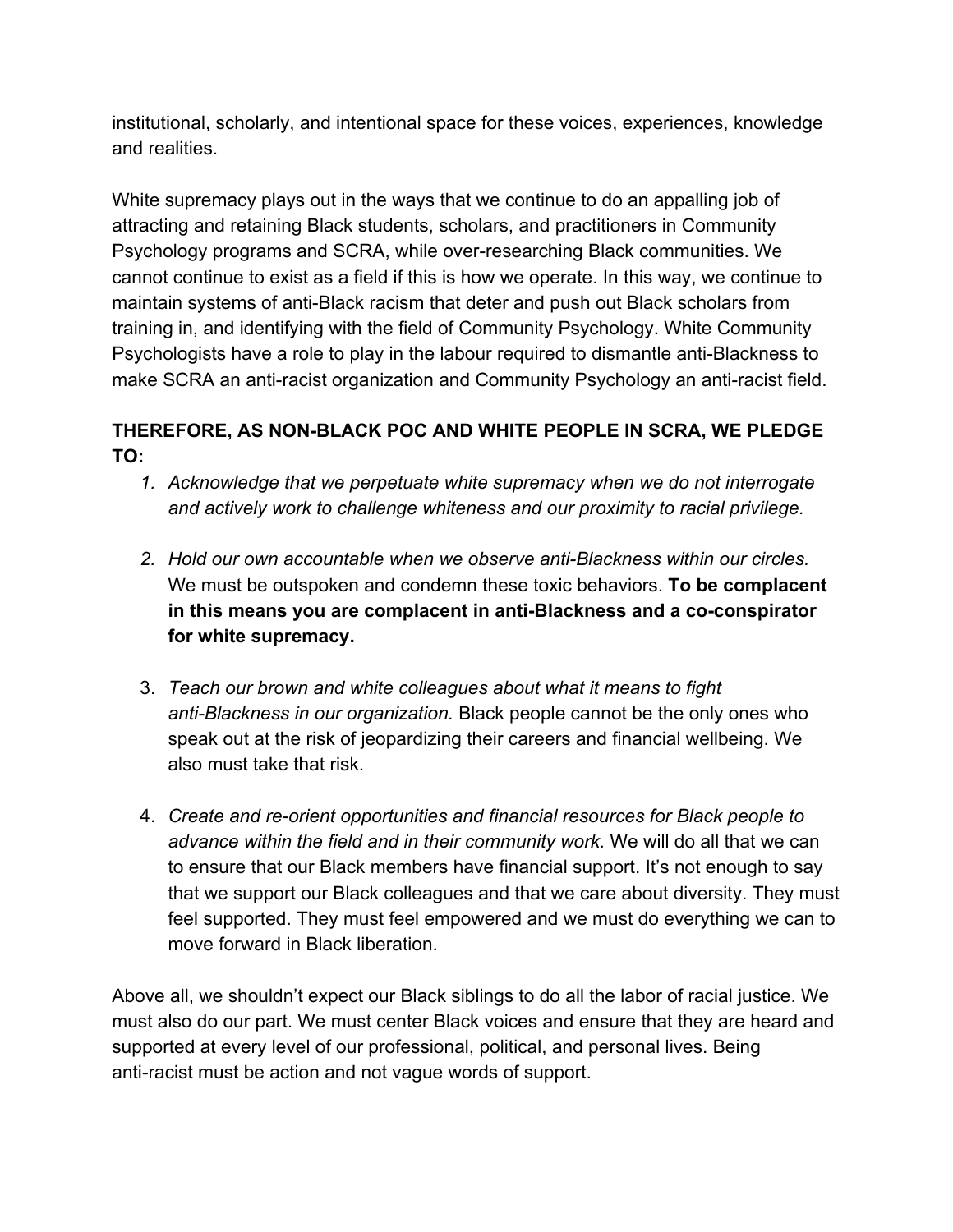### **OUR DEM[ANDS](https://docs.google.com/forms/d/e/1FAIpQLScPczfGtzxMM--5qIWFpsEkdTDWbwGI2hnkTDrHQ9rUO1ygkQ/viewform?usp=sf_link) TO SCRA AND SCRA MEMBERS:**

We have split our extensive demands into four different categories that name tangible ways SCRA can develop and advance an anti-racist agenda and make contributions to Black communities with tangible material implications. We want to reiterate that it is integral that \***the labour required to meet these demands NOT be put on Black people in SCRA. Non-black POC and White people need to step up**\*

### 1) **Put tangible resources back into Black communities**:

- Explicitly partner with and support Black led racial justice/community organizations. For any and all racial justice oriented work that solicits the expertise of a professional engaged in racial justice and anti-racist work *that professional will be compensated financially for their time and labor* (and any other consulting or "guidance/help" the organization needs);
- Fund critical race work done by Black scholars and scholars of colour in CP.
- Develop and fund a taskforce to find, support, and promote the work of Black CPs. In addition, we ask for a committment to ensuring that the flagship journal AJCP publish at least one special issue on racial justice and anti-racist scholarship.
- Direct funds and resources to Black communities through mutual aid collectives, bail funds for incarcerated Black people and to Black communities hit hard by COVID-19; and
- Explicitly denounce police brutality, police violence, and all other forms of state-sanctioned control and executions of Black people globally.
- 2) **Acknowledge our complicity and maintenance of [white supremacy](https://www.showingupforracialjustice.org/white-supremacy-culture-characteristics.html) and white supremacy culture in SCRA**:
	- Develop an actionable statement from SCRA EC leadership, including the Executive Director, that addresses anti-Black racism and **how they, as a body who represents SCRA, are going lead and support its members in dismantling it;**
	- Attend to the language in CP as 'marginalized in Psychology and acknowledge the power and privilege many of us hold; and
	- Believe our Black peers believing their experiences of racism within our field, in our programs, in their interactions with us - center these voices and BELIEVE THEM. If our colleagues talk about harm they have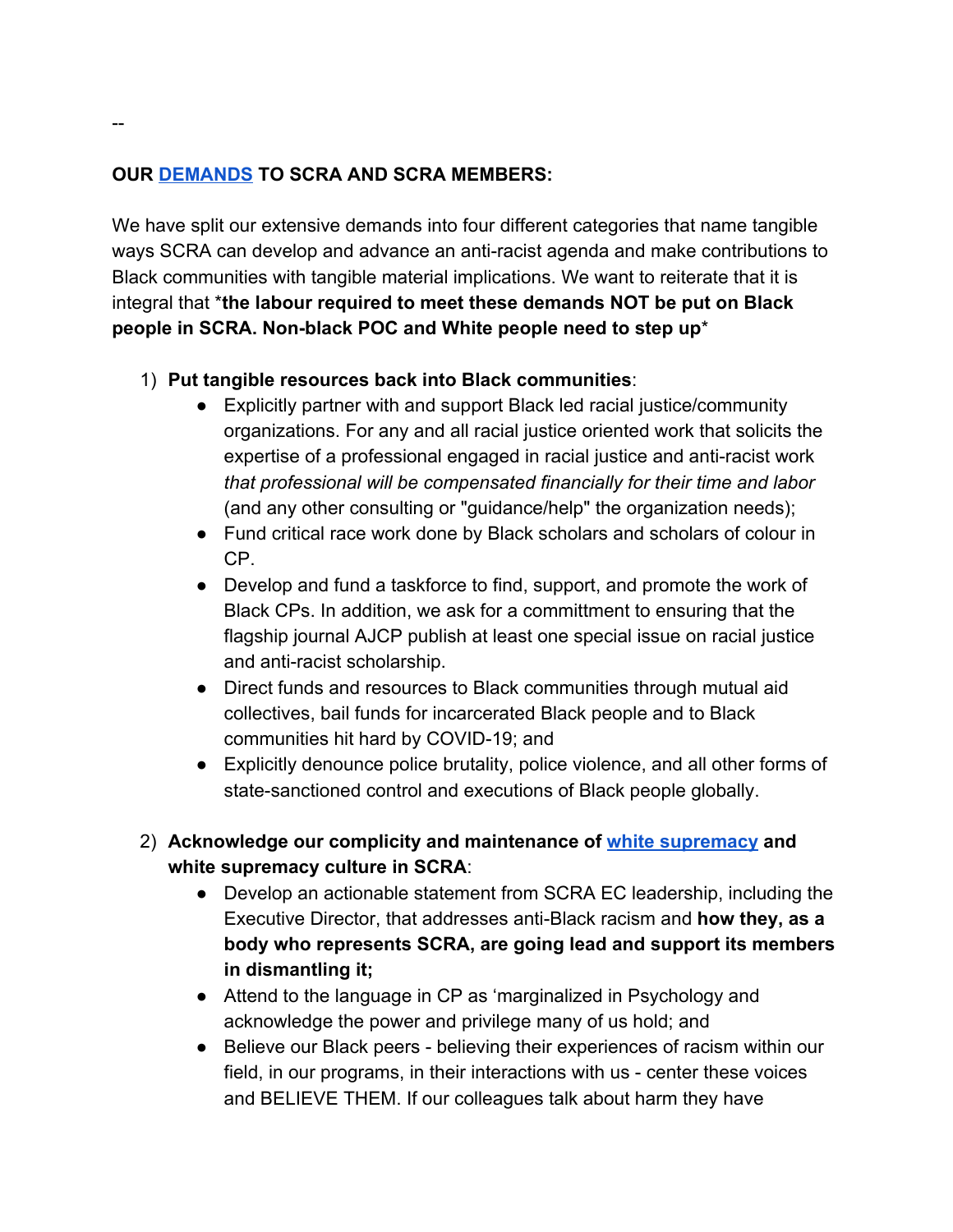experienced within SCRA and CP, value that testimony as legitimate and valid evidence that we must self-correct and do the intentional work necessary to address the harms we have caused.

- 3) **Develop a deep and critical understanding of anti-Blackness and White supremacy:**
	- Actively reading about anti-Black racism and citing Black scholars, theorists, poets, activists, etc. for their intellectual contributions;
	- Develop our CP programs, curriculums, and funding to build towards anti-racist practice. Actively dismantle structures of anti-Blackness in each of our programs (develop tools that can be used across programs to build capacities of faculties and students to actively do this);
	- Integrate critical race & ethnic studies, Black feminist theory, and decolonial perspectives as part of the core Community Psychology curricula. Theories of empowerment, sense of community etc., do not speak to BIPOC and are rooted in whiteness; and
	- Develop and share training on white privilege and White supremacy.
- 4) **Engage in collective action to dismantle anti-Blackness and white supremacy in SCRA and Community Psychology**:
	- Actively cultivating an anti-racist praxis in SCRA by revising the Strategic Plan to make explicit the importance of racial justice, anti-racist practice/training and work to deconstruct whiteness and anti-Blackness. This is not to be lumped into "diversity and inclusion" work (diversity is not a metaphor for anti-racism and work centered on dismantling whiteness and anti-Blackness within systems), and needs to address anti-racist practice in terms of leadership, policies, decisions, labour, and the voices centered;
	- This also means revising the Community Psychology Core Competencies (Dalton & Wolf, 2012) to reflect the importance of developing racial consciousness, racial literacy and a critical structural analysis of race/institutional racism and anti-Blackness. Anti-racist practice needs to be a core competency of our field;
	- Create a tangible process for holding the association (and our relationship to APA) accountable when complicit in anti-Black racism;
	- Give up power. Step down and away from leadership as white people. We do not need to take up space and be centered in all spaces. Make space for Black people and people of colour to assume leadership roles;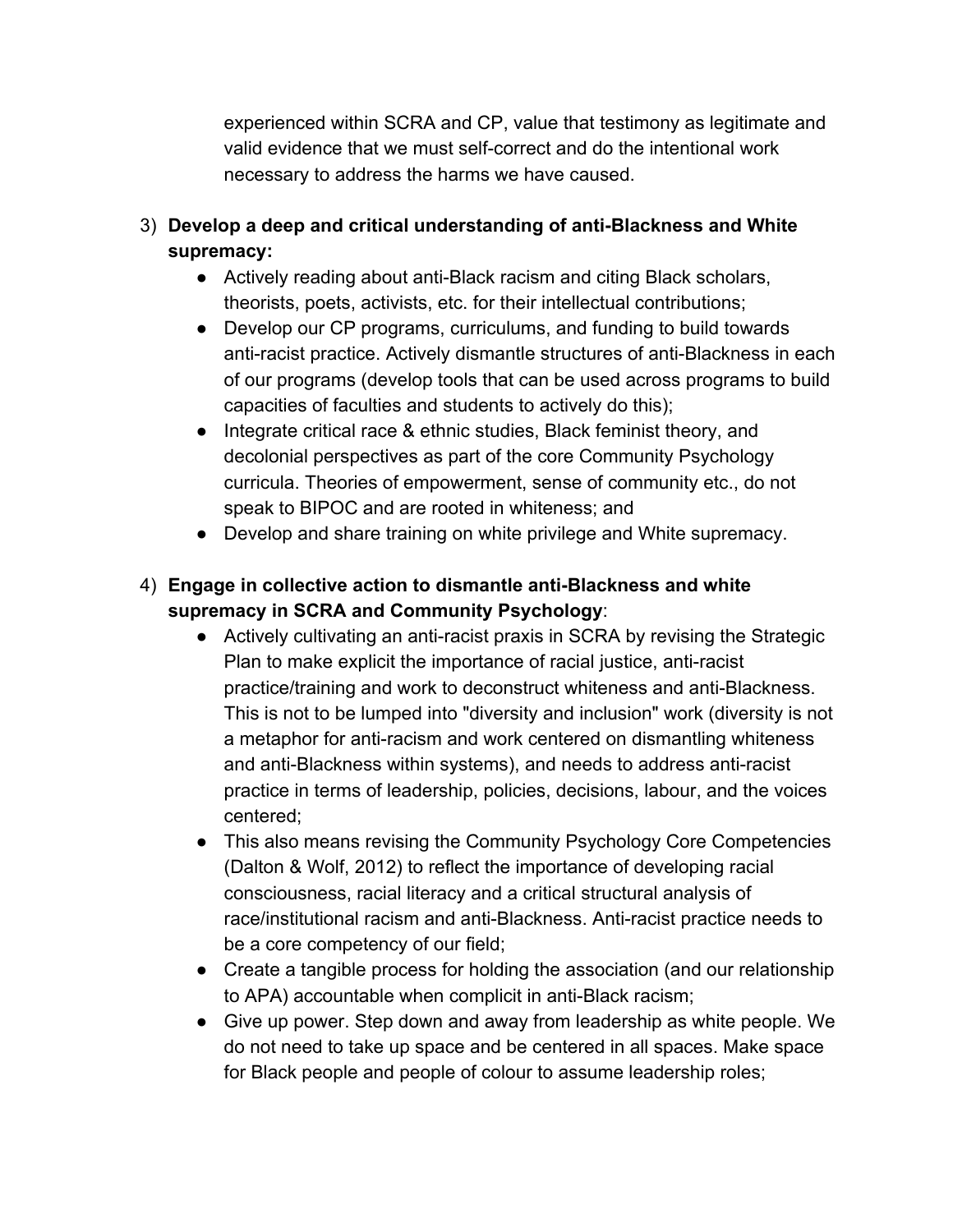- Nurture and support Black scholars and Black scholarship Intentionally build Black scholars' theories, voices, and cite Black scholars' work as CP knowledge;
- Hire, promote, acknowledge, award, and reward Black scholars and Black scholarship;
- Critically think about structures of power and how we put the burden of research on poor Black communities that we do not work to invest time or resources into;
- Seriously question and consider whether or not SCRA should be a part of APA, if APA as an organization is itself rooted in white supremacy. Have a broad and intentional conversation with our membership about being a part of APA.
- Continue to build this list through your own labour and critical development as anti-racist scholars and practitioners.

We ask that the SCRA EC respond to our open letter by June 19th, 2020 with a timeline proposed to address the outlined demands. Please send to the full listserv. We await your response.

# **IF SCRA WANTS THE CONTINUED SUPPORT AND MEMBERSHIP OF RACIAL JUSTICE-MINDED BLACK AND NON-BLACK FOLKS, THE ORGANIZATION NEEDS TO STEP UP AND THERE IS NO TIME LIKE THE CURRENT MOMENT.**

**If you would like to add your name to this open letter** and wish to hold SCRA leadership accountable to meeting these demands, **please click [here.](https://docs.google.com/forms/d/e/1FAIpQLScPczfGtzxMM--5qIWFpsEkdTDWbwGI2hnkTDrHQ9rUO1ygkQ/viewform?usp=sf_link)**

# **In Solidarity (a living list),**

Dominique Thomas Ciann Wilson Debbie Ojeda-Leitner Susie Paterson Natalie Kivell Geri Palmer Jesica Fernandez Nellie Tran Sara Ojeda-Leitner Ramy Barhouche Leigh Rauk